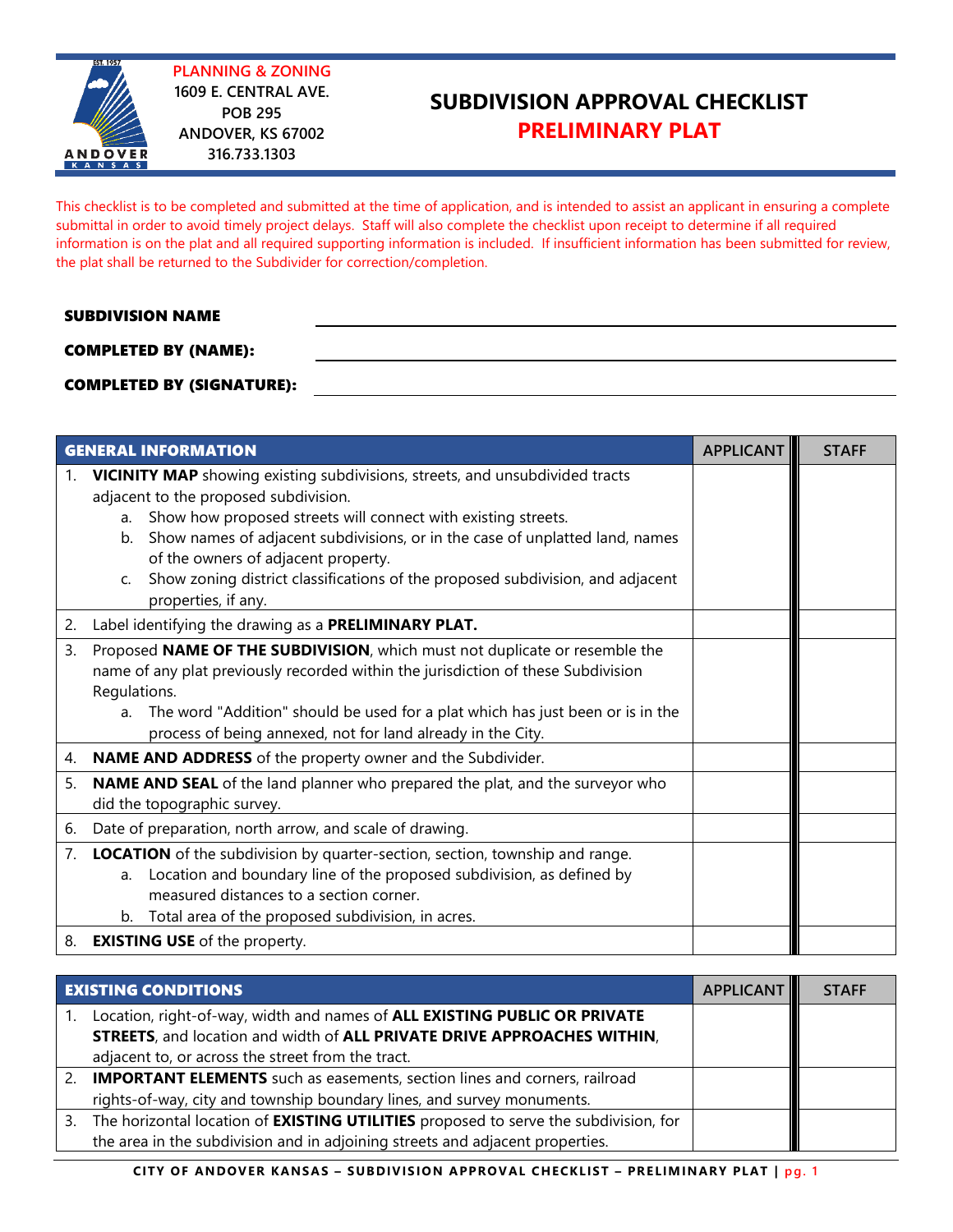**PLANNING & ZONING 1609 E. CENTRAL AVE. POB 295 ANDOVER, KS 67002 316.733.1303**

ANDOVER

# **SUBDIVISION APPROVAL CHECKLIST PRELIMINARY PLAT**

|    | a.                                                                            | Utilities include, but are not limited to: sanitary and stormwater sewers (show    |  |  |
|----|-------------------------------------------------------------------------------|------------------------------------------------------------------------------------|--|--|
|    |                                                                               | flow lines), water mains, culverts, catch basins, manholes, fire hydrants,         |  |  |
|    |                                                                               | underground and overhead wiring, pipelines, and gas lines.                         |  |  |
| 4. | <b>CONTOUR LINES OR SPOT ELEVATIONS</b> based on Mean Sea Level, or other     |                                                                                    |  |  |
|    | methods approved by the Planning Commission, showing the following intervals: |                                                                                    |  |  |
|    | a.                                                                            | For ground slopes exceeding 10%: 5-foot contour intervals.                         |  |  |
|    | b.                                                                            | For ground slopes less than 10%: 2-foot contour intervals.                         |  |  |
|    | C.                                                                            | Where the ground is too flat for contours, show spot elevations.                   |  |  |
|    | d.                                                                            | On zoning lots 10 acres or larger, used for residential or agricultural purposes,  |  |  |
|    |                                                                               | which are not subject to flooding and where there is no known watercourse:         |  |  |
|    |                                                                               | 10-foot contour intervals.                                                         |  |  |
|    |                                                                               | i. USGS map data is acceptable.                                                    |  |  |
| 5. | <b>TOPOGRAPHIC SURVEY INFORMATION, including:</b>                             |                                                                                    |  |  |
|    | a.                                                                            | Date of the survey.                                                                |  |  |
|    | b.                                                                            | Locations of existing survey monuments used in the survey.                         |  |  |
|    | C.                                                                            | Location, elevation, and description of the Benchmark controlling the vertical     |  |  |
|    |                                                                               | survey.                                                                            |  |  |
|    |                                                                               | If any portion of the area being platted lies within a designated 1%<br>i.         |  |  |
|    |                                                                               | annual chance floodplain, benchmarks approved by the Federal                       |  |  |
|    |                                                                               | Emergency Management Agency (FEMA) must be used, and the                           |  |  |
|    |                                                                               | datum used must be the same as in the currently adopted Flood                      |  |  |
|    |                                                                               | Insurance Rate Map.                                                                |  |  |
|    | d.                                                                            | The location of floodplains as shown on the City's currently adopted FEMA          |  |  |
|    |                                                                               | Flood Insurance Rate Map.                                                          |  |  |
|    | $e_{1}$                                                                       | The location and direction of all watercourses.                                    |  |  |
| 6. |                                                                               | <b>SIGNIFICANT NATURAL FEATURES</b> such as rock outcroppings, marshes, lakes, and |  |  |
|    |                                                                               | wooded areas.                                                                      |  |  |
| 7. |                                                                               | LOCATION OF ALL EXISTING STRUCTURES, showing those to be removed and               |  |  |
|    |                                                                               | those to remain on the property after the Final Plat is recorded.                  |  |  |

| <b>SUBDIVISION INFORMATION</b>                                                            |                                                                                                                                                                  | <b>APPLICANT</b> | <b>STAFF</b> |
|-------------------------------------------------------------------------------------------|------------------------------------------------------------------------------------------------------------------------------------------------------------------|------------------|--------------|
| Location, right-of-way, width, names and approximate grades of PROPOSED                   |                                                                                                                                                                  |                  |              |
| <b>STREETS</b> , and their relationship to existing streets and alleys.                   |                                                                                                                                                                  |                  |              |
| 2. <b>STREET NAMES</b> . Street names must follow applicable City or County street naming |                                                                                                                                                                  |                  |              |
| and property numbering policies, and are subject to the approval of the Planning          |                                                                                                                                                                  |                  |              |
| Commission.                                                                               |                                                                                                                                                                  |                  |              |
| a.<br>must be used.                                                                       | If a street is an extension of or in line with an already named street, that name                                                                                |                  |              |
| surroundings.                                                                             | b. If a street is not an extension of or in line with an already named street, its<br>name must not duplicate any street name previously used in the City or its |                  |              |
| C.<br>type of street and provide relative direction.                                      | Include appropriate prefixes and suffixes in the street name, to describe the                                                                                    |                  |              |
| d.<br>their agreed jurisdictions.                                                         | Address numbers are assigned by either the City or County, depending on                                                                                          |                  |              |